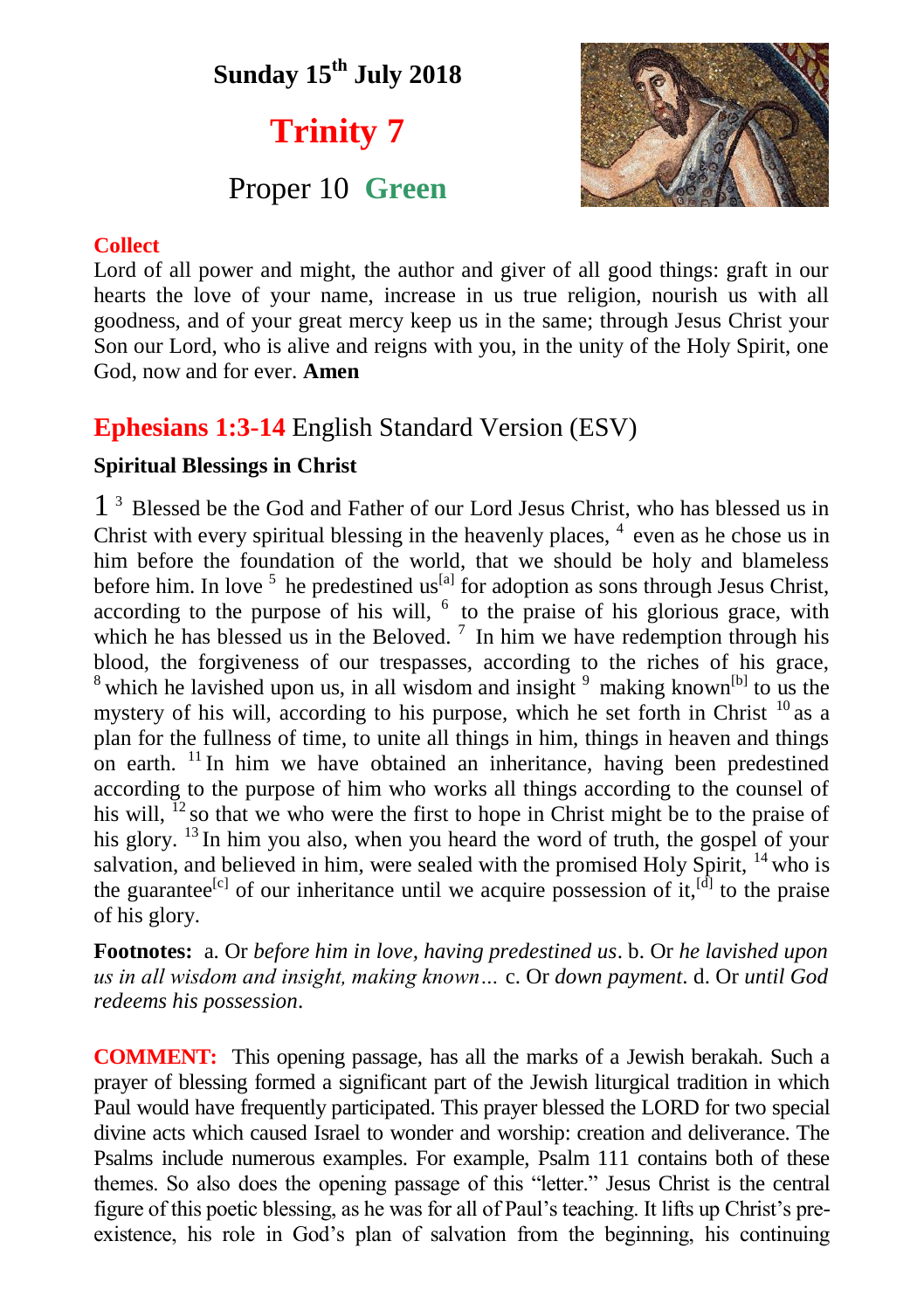presence, and the believer's response to all this through the gift of the Holy Spirit. Few if any passages in the Pauline corpus reach the heights of poetic grandeur as do the words of this opening prayer. Not only have those who believe received redemption through Christ's blood and the forgiveness of all trespasses (vs. 8). We also have wisdom and insight into the mystery which Christ reveals (vs. 9). This is the vision of the eschaton (the last things) in which all history will be brought to a conclusion in Christ (v. 10). That too is our inheritance and destiny in Christ (v. 11) to the end that we may "live for the praise of his glory" (v. 12). The gift of the Holy Spirit is the divine pledge we have that all this is true (verses  $13 \& 14$ ). Everything that follows in the remainder of the letter depends on this opening liturgy. After this initial awe at what God has done in Christ comes its essential meaning for all who believe. Two lively metaphors referring to the Holy Spirit stand out in verses 13 and 14. The "seal of the promised Holy Spirit" has to do with the mark of ownership placed on shipments of goods to prove that it came from a specific owner and had been delivered intact. We still use such means to designate the safe transmission of valuable goods. Thus the Holy Spirit seals us as belonging to God. The "pledge of our inheritance" (Greek = arrabon) also came from the Hellenist business world. It represented an advance payment which formed part of the purchase price as a guarantee that the remainder would be paid in due time. Paul uses the word here to say that the gift of the Holy Spirit now is God's guarantee of future blessedness in eternal fellowship with God. It is the promise that someday we shall enter into a full relationship with God. If we need to know what that will be like, we need only look at how the gospels describe Jesus living from day to day and after his death by crucifixion was raised and, in the words of Acts 1:9, ascended to be with God.

### **Mark 6:14-29** English Standard Version (ESV)

### **The Death of John the Baptist**

 $6^{14}$  King Herod heard of it, for Jesus'<sup>[a]</sup> name had become known. Some<sup>[b]</sup> said, "John the Baptist<sup>[c]</sup> has been raised from the dead. That is why these miraculous powers are at work in him." <sup>15</sup> But others said, "He is Elijah." And others said, "He is a prophet, like one of the prophets of old."  $^{16}$  But when Herod heard of it, he said, "John, whom I beheaded, has been raised." <sup>17</sup> For it was Herod who had sent and seized John and bound him in prison for the sake of Herodias, his brother Philip's wife, because he had married her. <sup>18</sup> For John had been saying to Herod, "It is not lawful for you to have your brother's wife." <sup>19</sup> And Herodias had a grudge against him and wanted to put him to death. But she could not,  $^{20}$  for Herod feared John, knowing that he was a righteous and holy man, and he kept him safe. When he heard him, he was greatly perplexed, and yet he heard him gladly. <sup>21</sup> But an opportunity came when Herod on his birthday gave a banquet for his nobles and military commanders and the leading men of Galilee.  $^{22}$  For when Herodias's daughter came in and danced, she pleased Herod and his guests. And the king said to the girl, "Ask me for whatever you wish, and I will give it to you."  $23$  And he vowed to her, "Whatever you ask me, I will give you, up to half of my kingdom." <sup>24</sup> And she went out and said to her mother, "For what should I ask?" And she said, "The head of John the Baptist."  $25$  And she came in immediately with haste to the king and asked, saying, "I want you to give me at once the head of John the Baptist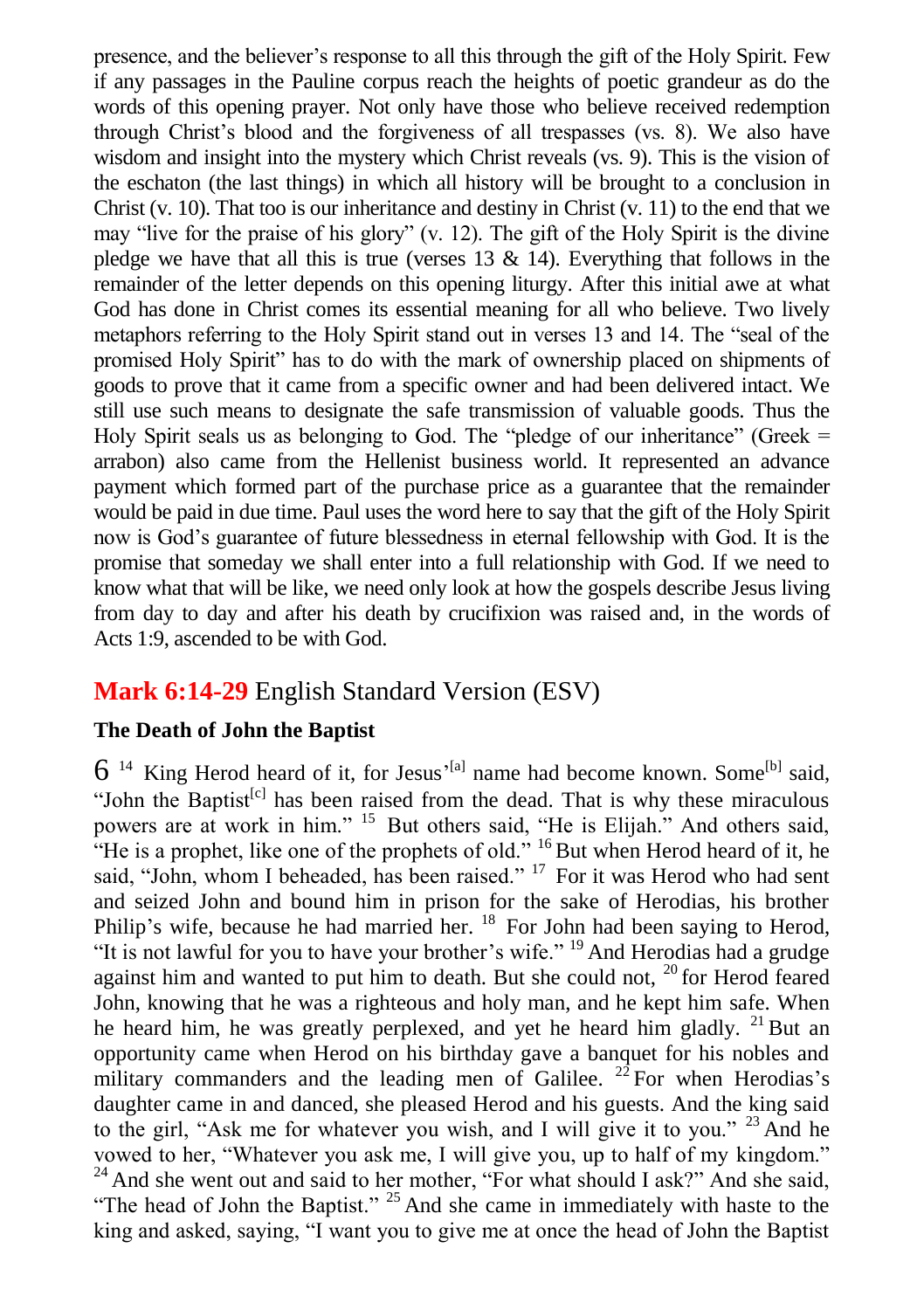on a platter." <sup>26</sup> And the king was exceedingly sorry, but because of his oaths and his guests he did not want to break his word to her.  $27$  And immediately the king sent an executioner with orders to bring John's<sup>[d]</sup> head. He went and beheaded him in the prison  $28$  and brought his head on a platter and gave it to the girl, and the girl gave it to her mother.  $^{29}$  When his disciples heard of it, they came and took his body and laid it in a tomb.

**Footnotes:** a. Greek *his* b. Some manuscripts *He*.c. Greek *baptizer*; also verse 24. d. Greek *his*.

**COMMENT:** The execution of John the Baptist was only one of many acts of extreme violence attributed to Herod Antipas, the Roman's puppet - king of Galilee and Petrea. Herodias obviously had a grudge against John, but the outcome of the story is not surprising considering the danger John's movement of repentance had for the profligate Antipas. The story played such a large part in Mark's narrative because it reflected the puppet king's guilt and his fear that Jesus and his disciples would start a rebellion once again threatening his shaky hold on power. The idea was popular among the common folk of the time that Jesus was John raised from the dead, and John in turn was Elijah returned from the dead. In fact, this was one of the answers the disciples gave to Jesus when he asked "Who do people say that I am?" (8:27  $\&$  28). It is probable that John's movement was absorbed into the post-Easter church and that Mark consistently portrayed John as Elijah resurrected. By linking the suffering of Elijah, the execution of John and the crucifixion of Jesus, Mark points out that John's suffering is not meaningless, any more than is that of the Christians in Rome. Mark thus attempted to encourage his Roman audience at a time of severe persecution without drawing unnecessary attention from the Roman authorities. As a prelude to the passion narrative, the story of John's imprisonment and execution set before the church the identification that they were serving God in his chosen plan for them. Are we serving God's plan for us - reading the scriptures reflection and prayer can aid us on our way.

### **Psalm 24** *Domini est terra* Grail Psalter

### R **The Lord's is the earth and its fullness.**

<sup>1</sup>The Lord's is the earth and its fullness, the world and all its peoples.  $2$  It is he who set it on the seas; on the waters he made it firm.  $\mathbf{R}^{\prime}$ 

<sup>3</sup> Who shall climb the mountain of the Lord? Who shall stand in his holy place? <sup>4</sup> The man with clean hands and pure heart, who desires not worthless things, (who have not sworn so as to deceive their neighbour.)  $\mathbb{R}^7$ 

 $<sup>5</sup>$  He shall receive blessings from the Lord</sup> and reward from the God who saves him . 6 Such are the men who seek him, seek the face of the God of Jacob.  $\mathbb{R}^7$